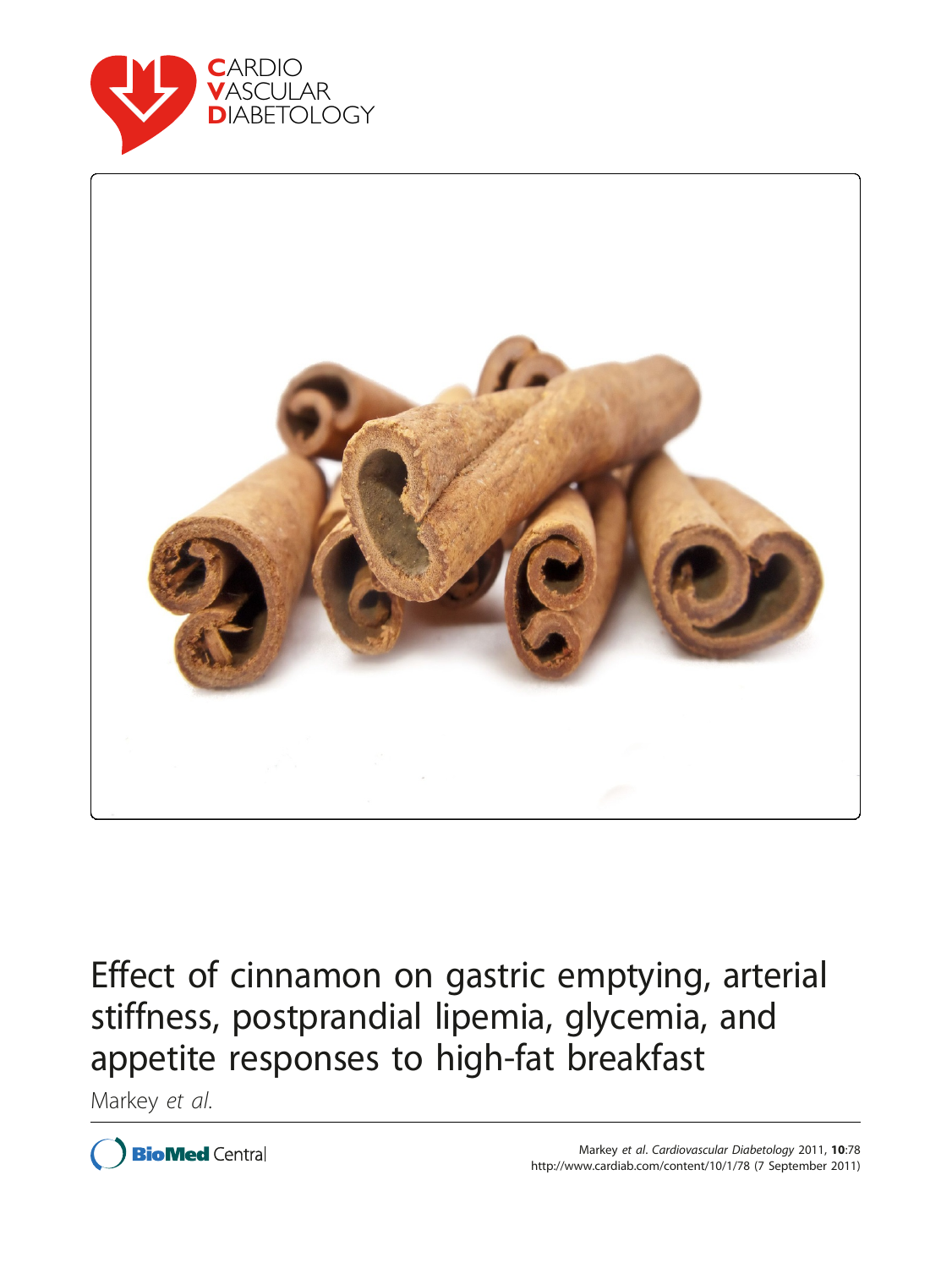# **ORIGINAL INVESTIGATION CONSUMING THE STATE OPEN ACCESS**



# Effect of cinnamon on gastric emptying, arterial stiffness, postprandial lipemia, glycemia, and appetite responses to high-fat breakfast

Oonagh Markey<sup>1</sup>, Conor M McClean<sup>2</sup>, Paul Medlow<sup>2</sup>, Gareth W Davison<sup>2</sup>, Tom R Trinick<sup>3</sup>, Ellie Duly<sup>3</sup> and Amir Shafat $1.4$ <sup>\*</sup>

# Abstract

**Background:** Cinnamon has been shown to delay gastric emptying of a high-carbohydrate meal and reduce postprandial glycemia in healthy adults. However, it is dietary fat which is implicated in the etiology and is associated with obesity, type 2 diabetes and cardiovascular disease. We aimed to determine the effect of 3 g cinnamon (Cinnamomum zeylanicum) on GE, postprandial lipemic and glycemic responses, oxidative stress, arterial stiffness, as well as appetite sensations and subsequent food intake following a high-fat meal.

Methods: A single-blind randomized crossover study assessed nine healthy, young subjects. GE rate of a high-fat meal supplemented with 3 g cinnamon or placebo was determined using the <sup>13</sup>C octanoic acid breath test. Breath, blood samples and subjective appetite ratings were collected in the fasted and during the 360 min postprandial period, followed by an ad libitum buffet meal. Gastric emptying and 1-day fatty acid intake relationships were also examined.

Results: Cinnamon did not change gastric emptying parameters, postprandial triacylglycerol or glucose concentrations, oxidative stress, arterial function or appetite ( $p < 0.05$ ). Strong relationships were evident ( $p < 0.05$ ) between GE T<sub>half</sub> and 1-day palmitoleic acid (r = -0.78), eiconsenoic acid (r = -0.84) and total omega-3 intake (r = -0.72). The ingestion of 3 g cinnamon had no effect on GE, arterial stiffness and oxidative stress following a HF meal.

**Conclusions:** 3 g cinnamon did not alter the postprandial response to a high-fat test meal. We find no evidence to support the use of 3 g cinnamon supplementation for the prevention or treatment of metabolic disease. Dietary fatty acid intake requires consideration in future gastrointestinal studies.

Trial registration: Trial registration number: at [http://www.clinicaltrial.gov:](http://www.clinicaltrial.gov) [NCT01350284](http://www.clinicaltrials.gov/ct2/show/NCT01350284)

Keywords: gastrointestinal, antioxidant capacity, obesity, type 2 diabetes, polyphenols, fatty acids, omega-3 fatty acids

# Background

Free-living individuals are in the postprandial hyper-triglyceridemic state for the majority of a 24-h period [\[1](#page-8-0)]. Dietary supplementations, such as traditional spices, that can limit lipemia and glycemia in the fed state, have important implications for prevention and management of metabolic diseases. Two decades ago, cinnamon (Cinnamomum zeylanicum) was proposed as a treatment for type 2 diabetes (T2D) when it was shown to display insulin-mimetic properties [[2](#page-8-0)]. Cinnamon has been proposed to act on numerous mechanisms relating to glucose and insulin function including improved cellular uptake of glucose through stimulation of insulin receptor kinase activity, increased insulin receptor phosphorylation and glycogen synthesis activity and reducing inflammation through antioxidant effects [[3-7](#page-8-0)]. Chronic supplementation of 1 to 6 g cinnamon has been shown to have similar effects with regards to lowering of



© 2011 Markey et al; licensee BioMed Central Ltd. This is an Open Access article distributed under the terms of the Creative Commons Attribution License [\(http://creativecommons.org/licenses/by/2.0](http://creativecommons.org/licenses/by/2.0)), which permits unrestricted use, distribution, and reproduction in any medium, provided the original work is properly cited.

<sup>\*</sup> Correspondence: [amir.shafat@nuigalway.ie](mailto:amir.shafat@nuigalway.ie)

<sup>&</sup>lt;sup>1</sup>Department of Physical Education & Sport Sciences, University of Limerick, Limerick, Ireland

Full list of author information is available at the end of the article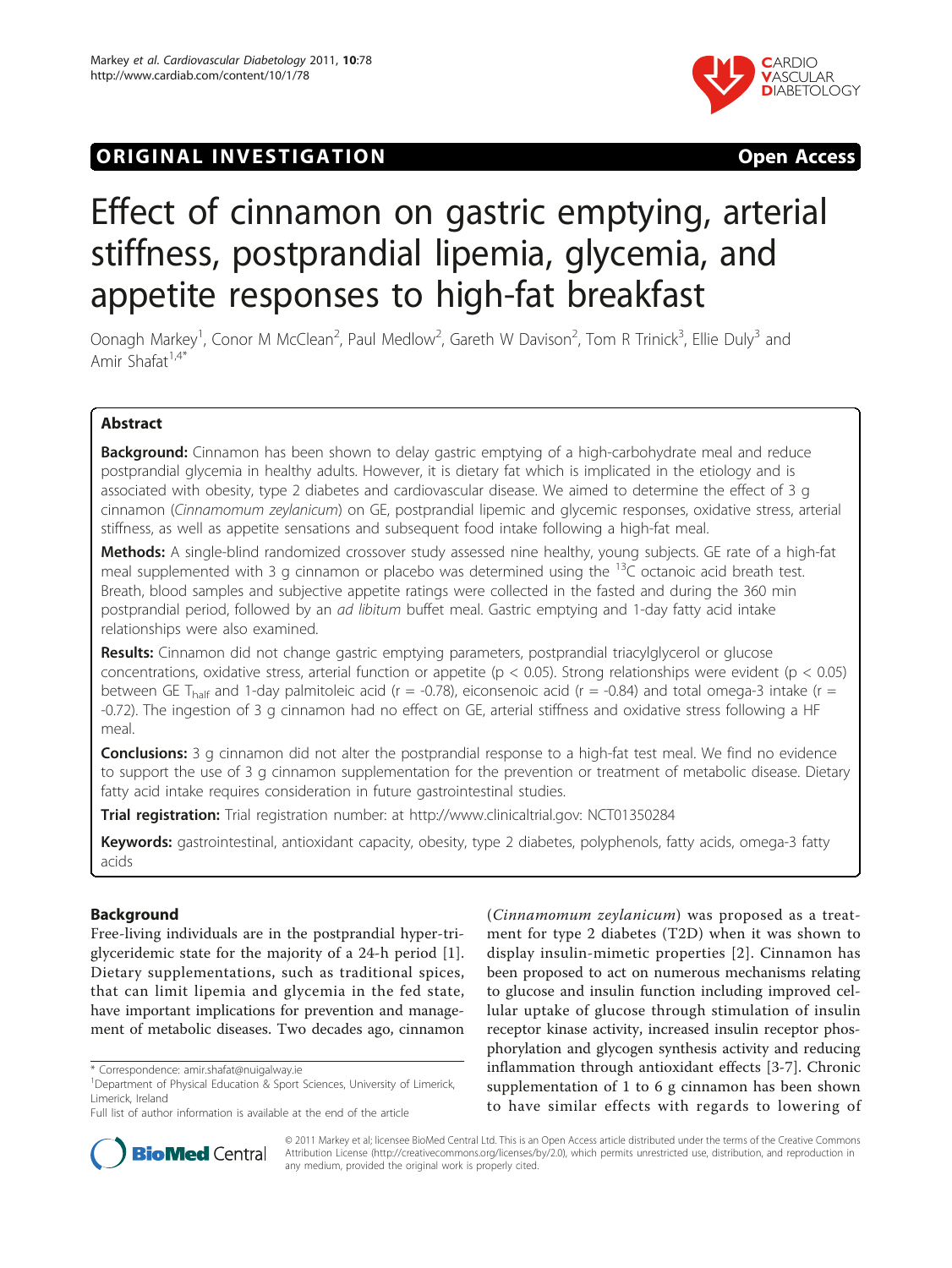fasting glucose and lipid levels in diabetic patients [[8](#page-8-0)]. Acutely, a 5 g cinnamon bolus improved glycemic responses and insulin sensitivity when given 12 hours prior to, or with, an oral glucose tolerance test (OGTT) in healthy adults [\[9](#page-8-0)].

In addition to rate of glucose removal from circulation, plasma glucose concentration is also determined by the rate of glucose entering the circulation [\[10](#page-8-0)]. Gastric emptying (GE) is an important determinant of rate of glucose appearance and blood glucose homeostasis in healthy and diabetic populations [[11](#page-8-0),[12](#page-8-0)]. Delayed GE could be part of the mechanism by which cinnamon improves glucose tolerance. When combined with a semi-solid, low-fat meal, 6 g cinnamon reduced postprandial glycemia and delayed GE in healthy subjects [[13\]](#page-8-0).

Vascular dysfunction has emerged as a critical step in the development and progression of CVD, specifically atherosclerosis [[14](#page-8-0)]. Vascular dysfunction refers to impairments in nitric oxide (NO)-mediated endothelium-dependent dilation, which is inversely related to an increase in vessel stiffness [\[15](#page-8-0)]. These impairments may stem from decreased NO synthesis and/or release, in combination with exaggerated consumption by reactive oxygen species (ROS) [[16](#page-8-0)]. It has been postulated that postprandial lipemia may promote vascular dysfunction via an oxidative stress pathway [[17-19\]](#page-8-0).

The actions of dietary fatty acids on the gastrointestinal (GI) tract are still poorly understood. Acute ingestion of dietary fat can potently delay GE and reduce appetite [\[20\]](#page-8-0); these effects are partly mediated by the secretion of GI peptides including glucagon-like peptide-1 (GLP-1) and cholecystokinin (CCK) [\[21](#page-8-0)]. Dietary fatty acid intake may be one factor that affects interand intra- subject variability in GE rates.

We aimed to determine if acute supplementation of 3 g cinnamon would reduce postprandial glycemic and lipemic responses to a high-fat (HF) meal through a delay in GE or an alternative mechanism. We also evaluated the effect of cinnamon ingestion on oxidative stress, vascular function, appetite sensations and subsequent food intake in healthy subjects. Additionally, we examined the relationship between previous day fatty acid intake and GE of the HF test meal.

## Methods

#### Subjects

Nine apparently healthy subjects (3 male, 6 female; age 26.2 ± 3 years; mass 66.5 ± 11.3 kg; BMI 22.4 ± 2.5 kg/  $m^2$ ; body fat 22.2  $\pm$  6.5%) consented to participate in the study, which was approved by the Local Research Ethics Committee. Subjects had no history of GI-related complaints, CVD or diabetes and were not currently taking antioxidant or lipid-lowering medication. Subjects were non-smokers and were recreationally active (performing < 60 min of moderate to intense exercise per day, on every day of the week) determined using a 3 month exercise questionnaire. Fasting blood lipid, glucose and blood pressure (BP) levels were all within the normal limits. Subjects were required to rate at least 50% of the food items that would be presented in the buffet meal as 5 or higher in a food preference questionnaire for study inclusion. Two subjects were identified as restrained eaters (scoring > 12 on the eating restraint section (factor 1) of the Three-Factor Eating Questionnaire [\[22](#page-8-0)]).

#### Experimental design

Each subject completed two separate 1-day trials separated by 28 days: cinnamon and placebo (wheat flour) supplementation. Trials were conducted in a singleblind, placebo controlled randomized fashion and were identical apart from the content of the capsules. During the 3 d before the first trial, subjects recorded all of the food and drink that they consumed and repeated this diet before the second trial. Energy, macronutrient and fatty acid intake were calculated using CompEat Pro Nutritional Analysis software (Version 5.8; Nutrition Systems, Grantham, UK). Physical activity was also logged during this time period. Subjects were instructed to minimize their consumption of foods with naturally high  $^{13}$ C abundance on the day preceding each trial and were asked to refrain from alcohol consumption and vigorous exercise. Apart from these requirements, subjects ate and exercised *ad libitum* between the two testing periods.

#### Study day protocol

Subjects reported to the laboratory after a 12 h overnight fast. Following 15 min interval of supine rest, measurements of arterial stiffness (see measurements) and BP were obtained and a baseline blood sample was collected. Subjects returned to the seated position and after a 10 min interval, baseline breath samples were taken and visual analogue scale (VAS) questionnaires were completed ( $t = -15$  and  $-10$  min). Once baseline measurements were taken, subjects consumed the test meal within 15 min (see below). Upon completion of the meal ( $t = 0$  min), sequential postprandial measurements of GE, appetite sensations, arterial stiffness, BP and plasma glucose and lipids responses were taken. Expired breath samples were collected at  $t = 0$  min, every 5 min for the first half hour after meal consumption and thereafter in 15-min intervals from  $t = 30$  until 360 min for the detection of  ${}^{13}CO_2$  (see measurements). VAS questionnaires were administered after consumption of breakfast ( $t = 0$  min) and every 30 min until  $t = 360$ min. Arterial stiffness, BP measurements and blood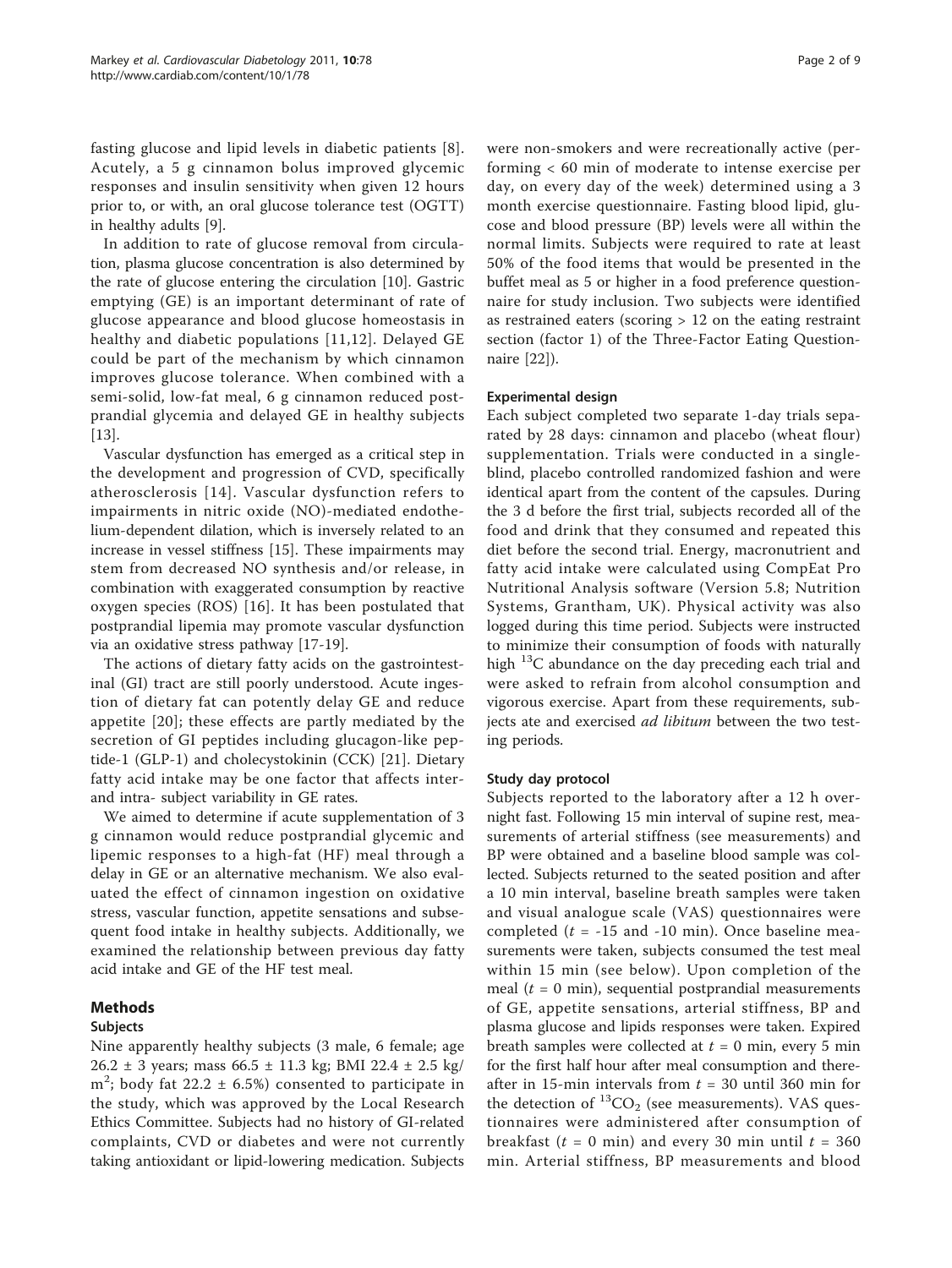samples were collected hourly from  $t = 60$  to  $t = 270$ min ( $t = 240$  min for blood samples). At the end of postprandial assessments ( $t = 360$  min), subjects were presented with an assortment of cold lunch-type buffet foods. The meal comprised of six slices of wholegrain bread (235 g), six slices of white bread (235 g), 115 g sliced ham, 115 g sliced chicken, 100 g grated cheddar cheese, 60 g lettuce, 125 g cherry tomatoes, 80 g sliced cucumber, 90 g sweet corn, 100 g coleslaw, 30 g butter, 30 g mayonnaise, 30 g relish, 415 g strawberry yoghurt, 6 biscuits (75 g), 120 g chocolate Swiss roll, 60 g crisps and 300 ml water. The total energy content of the buffet meal was 16504 kJ. The selection presented was in excess of anticipated consumption. Subjects were given 30 min (i.e.  $t = 360 - 390$  min) to eat *ad libitum* until 'comfortably full'. After ingestion of the buffet meal, subjects completed another VAS questionnaire and were then free to leave the laboratory. Additional VAS questionnaires were administered after consumption of the test meal and buffet meal ( $t = 0$  and 390 min) to evaluate meal palatability as well as sensations of nausea and well-being. They recorded their subsequent food intake for the remainder of the test day.

#### Test meal

The test meal consisted of three pancakes (36 g flour, 44 g egg, 70 g whole milk, 30 g sunflower oil) served with 20 g chocolate spread and 300 ml of water. The test meal was enriched with 150  $\mu$ l <sup>13</sup>C octanoic acid (Cambridge Isotope Laboratories, Andover, MA, USA), which was solubilized in the egg yolk prior to cooking. After homogenizing the yolk, it was mixed with the other ingredients to ensure uniform distribution of the label throughout the pancake batch. The test meal provided 2646 kJ of energy and consisted of 42 g carbohydrate, 46 g fat and 13 g protein. Subjects were instructed to ingest 8 gelatin capsules (four directly before and after meal) totaling 3 g Cinnamon powdered spice (Cinnamomum zeylanicum; Schwartz, UK) or a wheat flour placebo (Odlums, Ireland).

#### Measurements

#### Gastric emptying

Gastric emptying was determined using the  $^{13}$ C octanoic acid breath test [[23,24](#page-8-0)]. Breath samples were collected into 10 ml tubes (Exetainers; Labco, Bucks, UK). The analysis of the  $\rm ^{13}CO_{2}/\rm ^{12}CO_{2}$  enrichment in breath samples was performed using an ABCA (Europa Scientific, Crewe, UK) isotope ratio mass spectrometer. GE parameters, gastric half emptying time  $(T_{\text{half}})$ , lag phase  $(T_{\text{lag}})$ , latency time  $(T_{\text{lat}})$  and ascension time  $(T_{\text{asc}})$  were calculated using previously described methods [\[23,25](#page-8-0)]. Cumulative excretion of  ${}^{13}CO_2$  (as a percent of ingested dose) was also calculated.

#### Arterial stiffness

Arterial stiffness was measured using the PulseTrace PCA 2 device (Micro Medical, Kent, UK). The device measures the digital volume pulse (DVP) through the use of a photoplethysmographic transducer placed on the index finger of the right hand, transmitting infra-red light at 940 nm. The device permits the calculation of the stiffness index (SI; m/s) and the reflection index (RI; %) [\[26](#page-8-0)[,27](#page-9-0)]. Heart rate (HR) in beats/min (bpm) was also measured by transmission of the DVP.

#### Blood pressure

Systemic arterial blood pressure (BP) was measured at the brachial artery using an Omran M5-I fully automatic BP monitor (Surrey, UK). Measurements were taken in triplicate directly after arterial stiffness measurements in the supine position and an average of these readings was recorded.

#### Blood analyses

Blood samples were collected into K-EDTA and NaF tubes and placed on ice. Serum separating clot activator tubes were allowed to clot at room temperature. All samples were separated within 30 min of collection and stored at -70°C until analysis. Plasma glucose was determined by an immobilized enzyme membrane method in conjunction with a Clark electrode on a YSI 2300 analyzer (Yellow Springs, USA). Total cholesterol, TAGs and HDL were measured by enzyme assay kits, using an automated analyzer (Aeroset ™, Abbott Labs, USA [\[28\]](#page-9-0)). LDL cholesterol was calculated using the Friedewald equation [[29\]](#page-9-0). All samples for each subject were analyzed in a single analyzer run. CVs were < 7.7% for glucose and < 10.0% for all blood lipids.

#### Serum lipid hydroperoxides

Serum lipid hydroperoxides (LOOHs) (as measures of lipid peroxidation) were incubated with FOX-1 assay and quantified using a Shimadzu UV-VIS 1240 Spectrophotometer, (Mason Technology, Belfast, Northern Ireland [[28](#page-9-0)]. CV was < 16% for LOOH.

#### Appetite sensations and subsequent energy intake

Sensations of hunger, desire to eat, fullness, thirst, tiredness and coldness were assessed using a VAS questionnaire [\[30](#page-9-0)]. Although it was important to examine general well being, the latter sensations were primarily included so that subjects were unaware that our primary outcome measures were sensations of appetite. Each VAS assessed a sensation on a 150 mm horizontal line anchored at the beginning and end by opposing statements.

The quantity of food consumed in the buffet meal was recorded to the nearest 0.1 g and the total energy (kJ) and macronutrient intakes (% of energy) were subsequently calculated. Time taken to complete the buffet meal completion (in min) was also recorded.

#### **Statistics**

Data were checked for normal distribution before statistical analysis was preformed. Appetite sensation data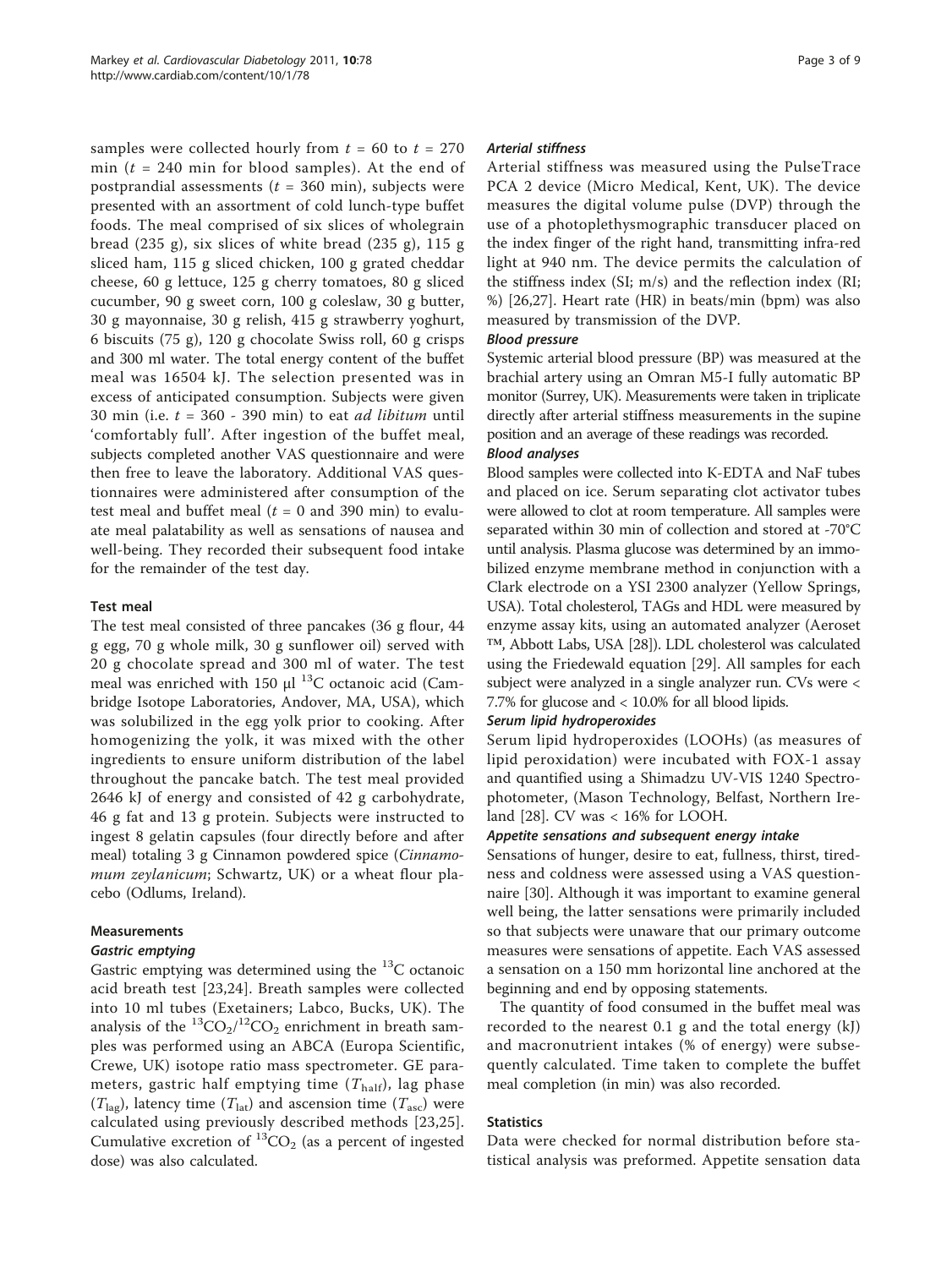<span id="page-4-0"></span>was transformed by natural log. Fasting measurements of arterial stiffness, blood pressure and plasma lipid and glucose concentrations were calculated as the mean of the values collected at baseline ( $\sim t = -30$  to -20 min). Baseline GE and appetite sensation scores were calculated as the mean of values collected at  $t =$ -15 and -10 min. Blood biomarkers, appetite sensations and arterial stiffness data were analyzed using a twoway (time × supplement) repeated-measures ANOVA. Incremental area under the glycemic curve (IAUC) was calculated using the trapezoidal rule by subtracting baseline values from measured plasma glucose concentrations. Relationships between variables were compared using Pearson correlations. Paired-sample t tests were used to compare GE parameters, habitual diet, physical activity intensity and duration as well as food intake at the buffet meal (quantity, energy consumed and macronutrient distribution). Statistical significance was established at the  $p < 0.05$  level and the mean values ± SD are reported. All statistical analyses were carried out using SPSS-version 16.0 (SPSS, Inc., Chicago, IL, USA). Power calculation was conducted for gastric emptying  $T_{half}$  the primary endpoint evaluation. A sample size of 9 subjects was necessary to detect a 15.8% change in GE rate [[13\]](#page-8-0) in a two-sided paired Students' t-test with alpha set at 5% and a power of 80%. Trial registration number: at [http://www.clinical](http://www.clinicaltrial.gov)[trial.gov](http://www.clinicaltrial.gov): NCT01350284.

#### Results

Test days were well tolerated by all subjects. Subjects successfully repeated their food and physical activity diaries as indicated by no significant differences in energy or macronutrient intake ( $p > 0.05$ ) and in total and exercise intensities respectively ( $p > 0.05$ ) for 3 days prior to each treatment. Usual dietary intake was consistent with guidelines for healthy living (51% of energy from carbohydrate, 31% fat, and 18% protein).

#### Gastric Emptying

No significant effect of cinnamon supplementation was observed on gastric emptying parameters (Table 1).

# Cardiovascular Measures

## Arterial stiffness

There were no mean differences between or within the groups for SI (time  $\times$  supplement interaction,  $p > 0.05$ ) (Table 2). However, a main effect for time was observed whereby SI decreased postprandially in both supplements (pooled placebo and drug data,  $p < 0.05$ ). There were no reported differences either between or within supplements for RI over time following the ingestion of the test meal (time  $\times$  supplement interaction,  $p > 0.05$ ) (Table 2).

| Table 1 Mean values for gastric emptying parameters      |
|----------------------------------------------------------|
| and food intake from the buffet meal after the ingestion |
| of high-fat meal supplemented with 3 g wheat flour       |
| (placebo) or cinnamon                                    |

| Variable                                  | Placebo         | Cinnamon        |  |
|-------------------------------------------|-----------------|-----------------|--|
| Gastric emptying                          |                 |                 |  |
| $T_{\text{half}}$ (min)                   | $237 \pm 32$    | $245 \pm 49$    |  |
| $T_{\text{la}}$ (min)                     | $136 \pm 12$    | $143 \pm 22$    |  |
| $T_{\text{lat}}$ (min)                    | $40 \pm 6$      | $43 \pm 9$      |  |
| $T_{\rm asc}$ (min)                       | $197 \pm 35$    | $202 \pm 48$    |  |
| Cumulative excretion of ${}^{13}CO_2$ (%) | $55.1 \pm 10.0$ | $56.3 \pm 4.9$  |  |
| Food intake                               |                 |                 |  |
| Energy intake (kJ)                        | $3056 \pm 1130$ | $3324 \pm 1516$ |  |
| Quantity consumed (q)                     | $420 \pm 200$   | $467 \pm 151$   |  |
| Carbohydrate (%)                          | $40 \pm 13$     | $43 \pm 12$     |  |
| Fat (%)                                   | $40 \pm 8$      | $36 \pm 10$     |  |
| Protein (%)                               | $21 \pm 10$     | $22 \pm 9$      |  |
| Time (min)                                | $15 \pm 3$      | $15 \pm 5$      |  |

 $T_{\text{half}}$ , gastric half emptying time;  $t_{\text{lag}}$ , lag phase;  $t_{\text{asc}}$ , ascension time;  $t_{\text{lat}}$ latency time.

Data are means  $\pm$  SD,  $n = 9$ .

No significant differences were found between treatments,  $p > 0.05$ .

#### Blood pressure and heart rate

There were no differences either between or within the groups for both systolic and diastolic BP over time following the ingestion of the test meal (time  $\times$  supplement interaction,  $p > 0.05$ ). There were no mean differences between or within the groups for HR (time  $\times$ supplement interaction,  $p > 0.05$ ). However, a main effect for time was observed whereby HR decreased over time across both trials (60  $\pm$  10 bpm at baseline vs. 52  $\pm$ 

Table 2 Mean stiffness and reflection index values after the ingestion of high-fat meal supplemented with 3 g wheat flour (placebo) or cinnamon

| Variable                | Placebo           | Cinnamon          |
|-------------------------|-------------------|-------------------|
| Stiffness Index (m/sec) |                   |                   |
| Baseline                | $5.58 \pm 0.55$   | $5.78 + 0.48$     |
| $60$ min                | $5.53 \pm 0.49$   | $5.46 \pm 0.51$   |
| $120 \text{ min}$       | $5.42 \pm 0.44$   | $5.32 \pm 0.46$   |
| 180 min                 | $5.39 \pm 0.41$   | $5.34 \pm 0.71$   |
| 240 min                 | $5.34 \pm 0.32$   | $5.31 + 0.36$     |
| $300 \text{ min}^*$     | $5.47 + 0.45$     | $5.19 + 0.41$     |
| Reflection Index (%)    |                   |                   |
| Baseline                | $68.92 \pm 18.15$ | $68.72 + 21.42$   |
| $60$ min                | $61.26 \pm 12.73$ | $60.15 \pm 12.19$ |
| $120 \text{ min}$       | $61.64 \pm 8.79$  | $63.76 + 8.92$    |
| $180 \text{ min}$       | $66.74 + 12.63$   | $69.37 + 12.49$   |
| 240 min                 | $71.57 \pm 15.84$ | 69.70 $\pm$ 8.88  |
| 300 min                 | $69.78 + 12.99$   | $68.68 + 12.71$   |

Data are means  $\pm$  SD, n = 9.

No significant differences were found between treatments,  $p > 0.05$ . \* Main effect for time for Stiffness Index; pooled placebo and drug data, p < 0.05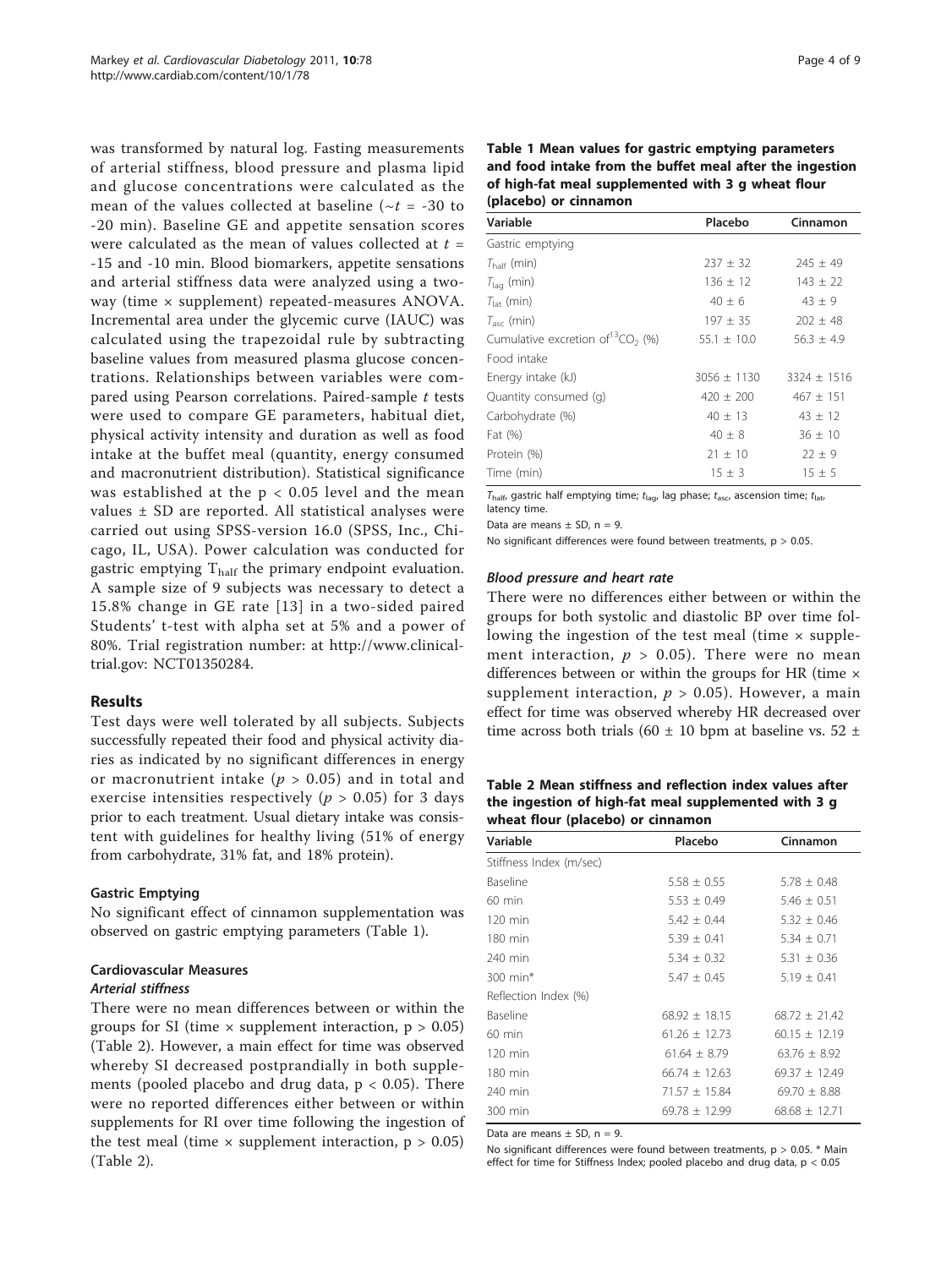9 bpm at 300 min post meal in placebo trial;  $61 \pm 12$ bpm at baseline vs.  $51 \pm 9$  bpm at 300 min post meal in cinnamon trial; pooled placebo and drug data,  $p < 0.05$ ).

#### Blood biomarkers

#### Plasma glucose

Baseline plasma glucose concentrations tended to be higher after cinnamon supplementation compared to placebo ( $p > 0.05$ ;  $n = 8$  for all blood derived measurements). Plasma glucose concentrations changed across time in response to both supplementations ( $p < 0.0001$ ) (Figure 1). There was no significant interaction between time and supplement ( $p > 0.05$ ). Three hours after meal ingestion all plasma glucose concentrations were similar to baseline concentrations, regardless of supplement. IAUC following placebo  $(-22.2 \pm 87.6 \text{ mmol/l/min})$  was similar to that following cinnamon ingestion  $(-14.2 \pm 1)$ 29.1 mmol/l/min,  $p = 0.819$ ).

#### Plasma lipids

Baseline plasma TAG, total cholesterol, HDL and LDL concentrations did not differ significantly between trials (Table 3). There were no changes in TAG between trials (time  $\times$  treatment interaction,  $p > 0.05$ ) but there was a main effect for time (pooled placebo and cinnamon data,  $p < 0.05$ ). There were no changes in plasma total cholesterol, HDL, or LDL levels either within or between the trials (time  $\times$  supplement interaction;  $p >$ 0.05).

#### Serum lipid hydroperoxides

There was a main effect for time for LOOHs with levels increasing over time throughout the course of the trials (pooled placebo and cinnamon data,  $p < 0.05$ ) but there were no changes in mean LOOHs between or within



Table 3 Mean plasma lipid values after the ingestion of high-fat meal supplemented with 3 g wheat flour (placebo) or cinnamon

| Variable                   | Placebo<br>Cinnamon                |                 |
|----------------------------|------------------------------------|-----------------|
| TAG (mmol/l)               |                                    |                 |
| $60$ min                   | $0.84 \pm 0.27$                    | $0.80 \pm 0.32$ |
| $120$ min                  | $0.93 \pm 0.36$                    | $0.88 \pm 0.32$ |
| 180 min                    | $1.01 + 0.36$<br>$0.95 \pm 0.37$   |                 |
| Total Cholesterol (mmol/l) |                                    |                 |
| $60$ min                   | $3.80 \pm 0.59$                    | $3.93 + 0.43$   |
| 120 min                    | $3.79 \pm 0.55$                    | $3.77 \pm 0.68$ |
| 180 min                    | $3.85 \pm 0.52$<br>$3.78 \pm 0.69$ |                 |
| HDL (mmol/l)               |                                    |                 |
| $60$ min                   | $1.45 \pm 0.31$                    | $1.49 \pm 0.41$ |
| $120$ min                  | $1.39 + 0.27$                      | $1.46 + 0.38$   |
| 180 min                    | $1.45 \pm 0.32$                    | $1.45 \pm 0.36$ |
| LDL (mmol/l)               |                                    |                 |
| $60$ min                   | $1.97 \pm 0.57$                    | $2.07 \pm 0.30$ |
| $120$ min                  | $1.98 \pm 0.54$                    | $1.91 \pm 0.48$ |
| 180 min                    | $1.92 \pm 0.46$                    | $1.90 \pm 0.41$ |

Data are means  $\pm$  SD,  $n = 9$ .

No significant differences were found between treatments,  $p > 0.05$ .

the groups (time  $\times$  supplement interaction,  $p > 0.05$ ) (Figure 2).

#### Appetite sensations and subsequent energy intake

The variables thirst, tiredness and coldness did not vary significantly with supplementation or over time (data not shown). Baseline appetite sensation VAS scores did not differ significantly between conditions. Changes to appetite sensation scores were evident over time after ingestion of test meals ( $p < 0.05$ ). No significant effect of treatment was observed on sensations of hunger (Figure [3](#page-6-0)), desire to eat and fullness (data not shown). No

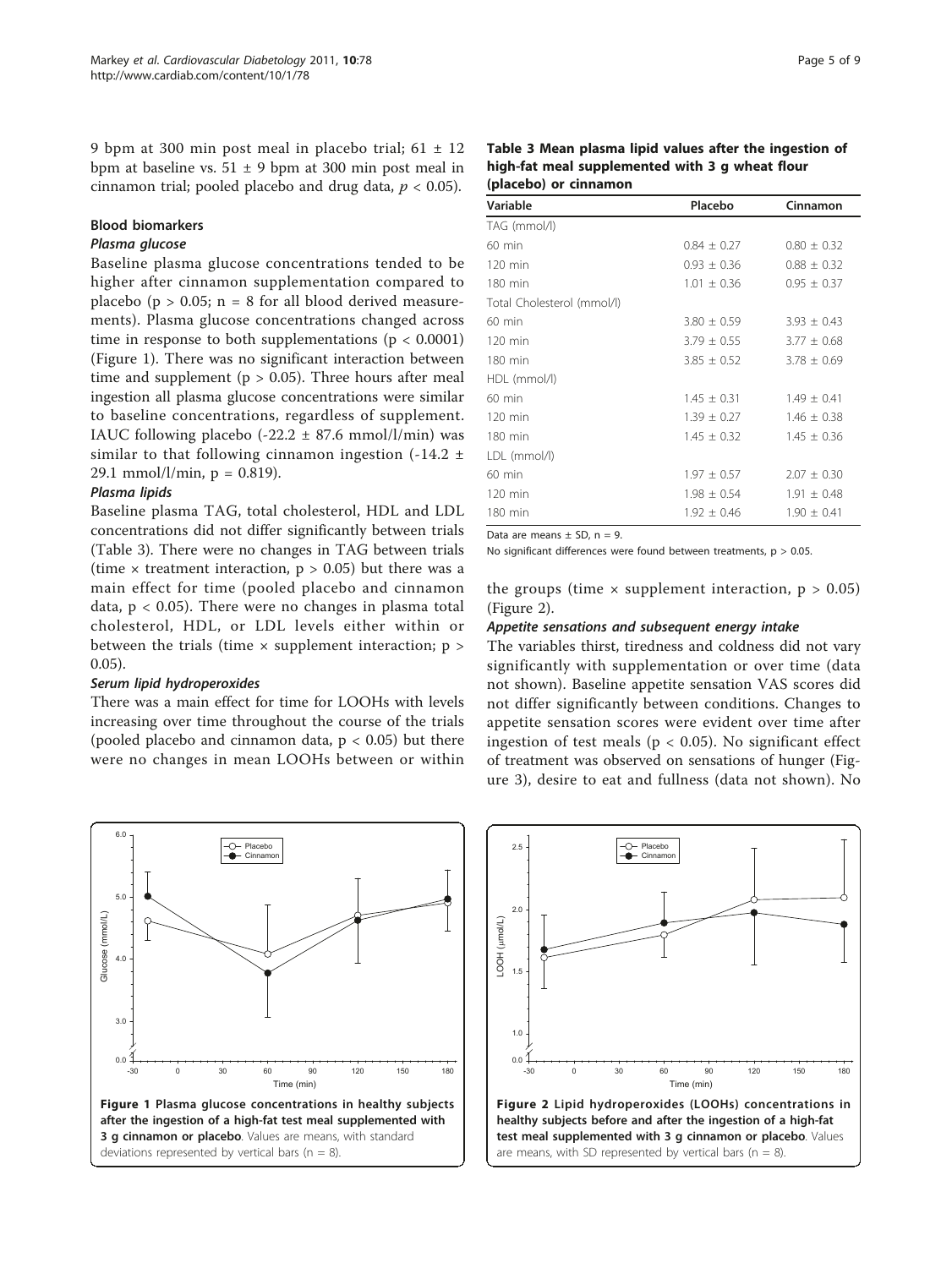<span id="page-6-0"></span>

differences between sensations of palatability, pleasantness, nausea and stomach pain recorded when treatments were compared after the test breakfast  $(t = 0)$ min) and buffet-style lunch meal ( $t = 390$  min). No significant effect of treatment was observed for quantity of food consumed, energy intake, percentage of energy provided by carbohydrate, fat or protein and time taken to consume the buffet meal (Table [1\)](#page-4-0).

#### Relationship between variables

Significant positive correlations were observed between TAG levels and LOOHs ( $r = 0.52$ ,  $p < 0.0001$ ) and SI and LOOH ( $r = 0.24$ ,  $p < 0.05$ ). GE T<sub>half</sub> was inversely related to energy intake in the buffet meal after cinnamon ingestion ( $r = -0.67$ ,  $p < 0.05$ ) but not in the placebo trial ( $r = -0.62$ ,  $p > 0.05$ ).

#### Relationship between gastric emptying and 3-day background fatty acid intake

No significant differences were observed between 1-day background fatty acid intake before cinnamon and placebo trials. 1-day intake of palmitoleic acid (C16:1,  $r =$ -0.78, p < 0.05), eiconsenoic acid (C20:1, r = -0.84, p < 0.01) and total  $n-3$  intake respectively (r = -0.72, p < 0.05) were inversely related to GE  $T_{half}$  of the placebosupplemented HF meal (Table 4). 1-day intake of C16:1, C20:1 and total n-3 fatty acids accounted for 61, 71 and 51% of the variance in GE  $T_{half}$  respectively. No significant relationships between GE  $T_{half}$  after cinnamon ingestion and 1-day of palmitoleic acid, eiconsenoic acid or total n-3 intake were observed ( $p > 0.05$ ).

#### **Discussion**

The current study tested the hypothesis that supplementing a single HF breakfast with 3 g of cinnamon

Table 4 Relationship between previous day reported intake of fatty acids (1-day) and GE  $T_{half}$  of high-fat meal supplemented with 3 g wheat flour (placebo) or cinnamon  $(n = 9)$ 

|                 | Placebo         |              | Cinnamon        |         |
|-----------------|-----------------|--------------|-----------------|---------|
| Energy (kJ)     | $7963 + 871$    | $-0.55$      | $8210 + 1599$   | 0.08    |
| Fat $(q)$       | $63.46 + 12.39$ | $-0.22$      | $72.96 + 24.67$ | 0.43    |
| 16: 1 $(q)$     | $0.29 + 0.17$   | $-0.78 +$    | $0.31 + 0.14$   | $-0.53$ |
| 20:1(q)         | $0.11 + 0.12$   | $-0.84$ $++$ | $0.15 + 0.18$   | $-0.29$ |
| Total $n-3$ (q) | $0.48 + 0.37$   | $-0.72 +$    | $0.55 + 0.40$   | $-0.54$ |

 $T_{\text{half}}$ , gastric half emptying time; C16:1, palmitoleic acid; C18:1n-9, oleic acid; C20:1,eiconsenoic acid; total n-3, total omega-3 intake.

Data are means  $\pm$  SD, n = 9.

Correlations were significantly different:  $\dagger = p < 0.05$ ,  $\dagger \dagger = p < 0.01$ .

would delay GE of a high-fat solid meal utilizing the  $^{13}C$ octanoic acid breath test, and consequently reduce postprandial blood glucose and lipid concentrations.

#### Gastric Emptying, Metabolic Variables and Appetite

We were unable to induce significant changes in GE using 3 g of cinnamon. The test meal (65% of energy from fat) was mainly from sunflower oil, which contains approximately 70% linoleic acid  $(C18:2n-6, a$  PUFA [[31\]](#page-9-0)). Long-chain fatty acids have a potent inhibitory effect on GE rate [[20](#page-8-0),[32\]](#page-9-0) and have also been shown to increase CCK and GLP-1 concentrations [[21\]](#page-8-0). We propose that cinnamon does not delay GE over and above the effects of the fat content of the meal. Furthermore, we found similar postprandial glycemic and lipemic responses under both conditions. However, it should be noted that we were unable to measure a hyperglycemic or hyperlipidemic state. Studies which employed the largest doses of cinnamon relative to carbohydrate in the test meal (carbohydrate/cinnamon ratio of 15 or lower [[9](#page-8-0),[13\]](#page-8-0)) appear to have had the most potent effects on reducing postprandial glycemia [[33](#page-9-0)]. In spite of the current high ratio of 14, we did not achieve a significant blood glucose-lowering effect. This is possibly due to glucose absorption from the small intestine being affected by the fat content of a meal [[34](#page-9-0)].

Recent data indicates that the addition of 3 g cinnamon to a low-fat rice pudding test meal had no significant effect on GE rate or postprandial glycemia in healthy individuals [[35\]](#page-9-0). However, cinnamon did significantly lower serum insulin levels and increase GLP-1 concentrations, a GI peptide which has been shown to increase glucose-dependent secretion of insulin, delay GE and reduce glucose absorption and postprandial glycemia [\[36,37](#page-9-0)]. When added to the same test meal, 6 g cinnamon significantly delayed GE and reduced postprandial glycemia but the decrease in blood glucose concentration was more apparent than the delay in GE rate suggesting that GE cannot be the sole mechanism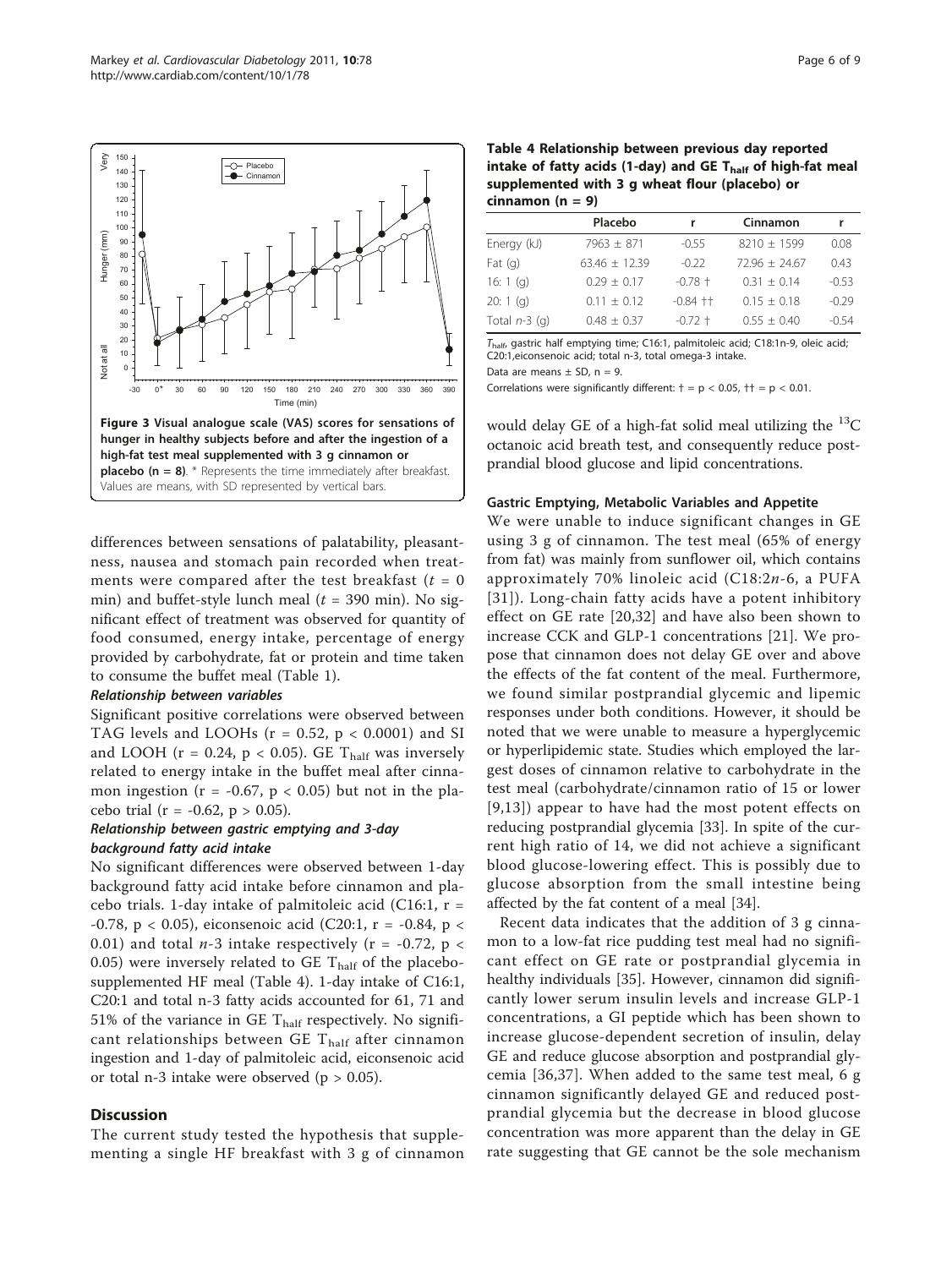explaining lower blood glucose responses following cinnamon ingestion [\[13](#page-8-0)]. Agreeing with the findings of others [\[13](#page-8-0)[,33,34\]](#page-9-0), we found that cinnamon did not influence appetite sensations or subsequent food intake, probably as a result of similar GE rates between conditions [[38](#page-9-0)]. Together with data presented in the current study, cinnamon is unlikely to be relevant in affecting the postprandial response to HF meals.

#### Diet and fatty acid intake

Assessment of previous day dietary intake indicated that a higher intake of C16:1, C20:1 and total  $n-3$  was associated with a shorter GE  $T_{\text{half}}$  of the HF meal supplemented with the wheat flour placebo. To our knowledge, this is the first observation of specific dietary fatty acids from preceding diet affecting GI transit in humans. A single meal, supplemented with  $n-3$  PUFAs, was less capable of triggering GLP-1 and CCK compared to other fats, resulting in a more rapid GE of a HF breakfast [[39\]](#page-9-0) while others showed that  $n-3$  PUFA fish oil reduced CCK release and gallbladder contraction without affecting GE [\[40\]](#page-9-0). Both GLP-1 and CCK are putative mediators of the ileal brake, a feedback mechanism responsible for delaying transit and facilitating digestion, in response to lipids in the distal GI tract [[41\]](#page-9-0). Our current findings extend these observations to illustrate that even short-term intake of  $n-3$  fatty acids is associated with faster GE rates, in a population who were not eating a HF diet. This means that mechanisms apart from acute release of GLP-1 and CCK, must mediate the effects of specific fatty acids on GI transit. Recently, a 3-day HF yoghurt supplementation, rich in C18:2n-6 accelerated the GE rate of a test meal rich in the same fatty acid [[42\]](#page-9-0). It is interesting to note that background intake of C18:2n-6, which was high in the test meal, did not show a strong association with GE of the meal. Our observations suggest that GE  $T_{\text{half}}$  of a HF meal is not just specifically affected by a background intake of that specific fatty acid and that the process of adaptation to a HF diet may involve mechanisms other than desensitization to a specific fatty acid. It is likely that different adaptations are continuously taking place in the gut, in response to the balance of fatty acids in the diet. It is tempting to speculate about the potential mechanisms for fat sensing and adaptation following the recently sequenced GPR120 protein, expressed on intestinal cells, and demonstrated to be differentially sensitive to different fatty acids [\[43\]](#page-9-0).

#### Vascular Function and antioxidant capacity

One of the principle findings of this study was that no changes were observed in relation to the measures of vascular function. Interestingly, there was a main effect for time indicating a decrease in SI which at face value appears paradoxical given the transient impairment in vessel function following the ingestion of a HF meal [[44,45\]](#page-9-0). This apparent contradiction might be explained by the fact the test meal we used may not have been of sufficient energy and, in particular, fat content to evoke a change in vessel function. In most of the related literature the postprandial TAG concentration associated with vascular dysfunction  $(\sim 2.0 \text{ mmol/l}; [17,18,44])$  $(\sim 2.0 \text{ mmol/l}; [17,18,44])$  $(\sim 2.0 \text{ mmol/l}; [17,18,44])$  $(\sim 2.0 \text{ mmol/l}; [17,18,44])$  $(\sim 2.0 \text{ mmol/l}; [17,18,44])$  $(\sim 2.0 \text{ mmol/l}; [17,18,44])$  is double than that presently observed. Moreover, the HF meal in the current study contained 297 - 1742 kJ less energy (and 14 - 34 g less fat) than other similarly designed investigations [[17,](#page-8-0)[45-47](#page-9-0)]. Such discrepancies in meal composition further highlight the need for a standardized, physiologically relevant HF meal [[48](#page-9-0)] to be used in future corresponding studies, similar to the OGTT.

Due to its polyphenolic nature, cinnamon is thought to exhibit antioxidant properties [\[3,](#page-8-0)[49](#page-9-0)] which may be anti-atherogenic. It is proposed that the impairments in blood vessel function following the ingestion of HF loads are perpetrated via an oxidative stress mechanism that can increase the unwanted consumption of NO and favor the formation of further ROS, such as peroxyni-trite (ONOO<sup>-</sup>) [[17-19,](#page-8-0)[28,44\]](#page-9-0). In the present study cinnamon ingestion had no apparent effect on indices of oxidative stress as a main effect for time was observed for LOOHs.

It has been documented that even high-normal fasting glucose levels can aggravate arterial stiffness [[50](#page-9-0)] but when cinnamon was added to rats fed a high-fat highfructose diet hepatic glycogen, hepatic insulin receptors and glut4 transporter in muscle tissue all increased [\[51](#page-9-0)]. Despite no reported change in arterial stiffness using our physiologically relevant high-fat meal, the possibility therefore exists that cinnamon could modulate stiffness by affecting (hepatic) glycemic control and thus this relationship merits further scrutiny.

Emerging research postulates the existence of a diurnal variation in endothelial function [[52\]](#page-9-0). Fluctuations in the competitive balance between intrinsic local vasodilator function and sympathetic nervous system (SNS)  $\alpha$ adrenoreceptor-mediated vasoconstriction have recently been proposed as one potential mechanism to explain such findings [[53\]](#page-9-0). Given the conceptual relationship between endothelial function and arterial stiffness, and the observed main effect for a decrease in HR (as an indirect measure of SNS activity), it is tempting to speculate that this explanation may in some way account for the SI data in the current investigation. Conversely, this was tempered by the fact that no changes in RI were recorded.

This study may have been underpowered and therefore a small effect below the detection threshold of the study cannot be ruled out. Three grams of cinnamon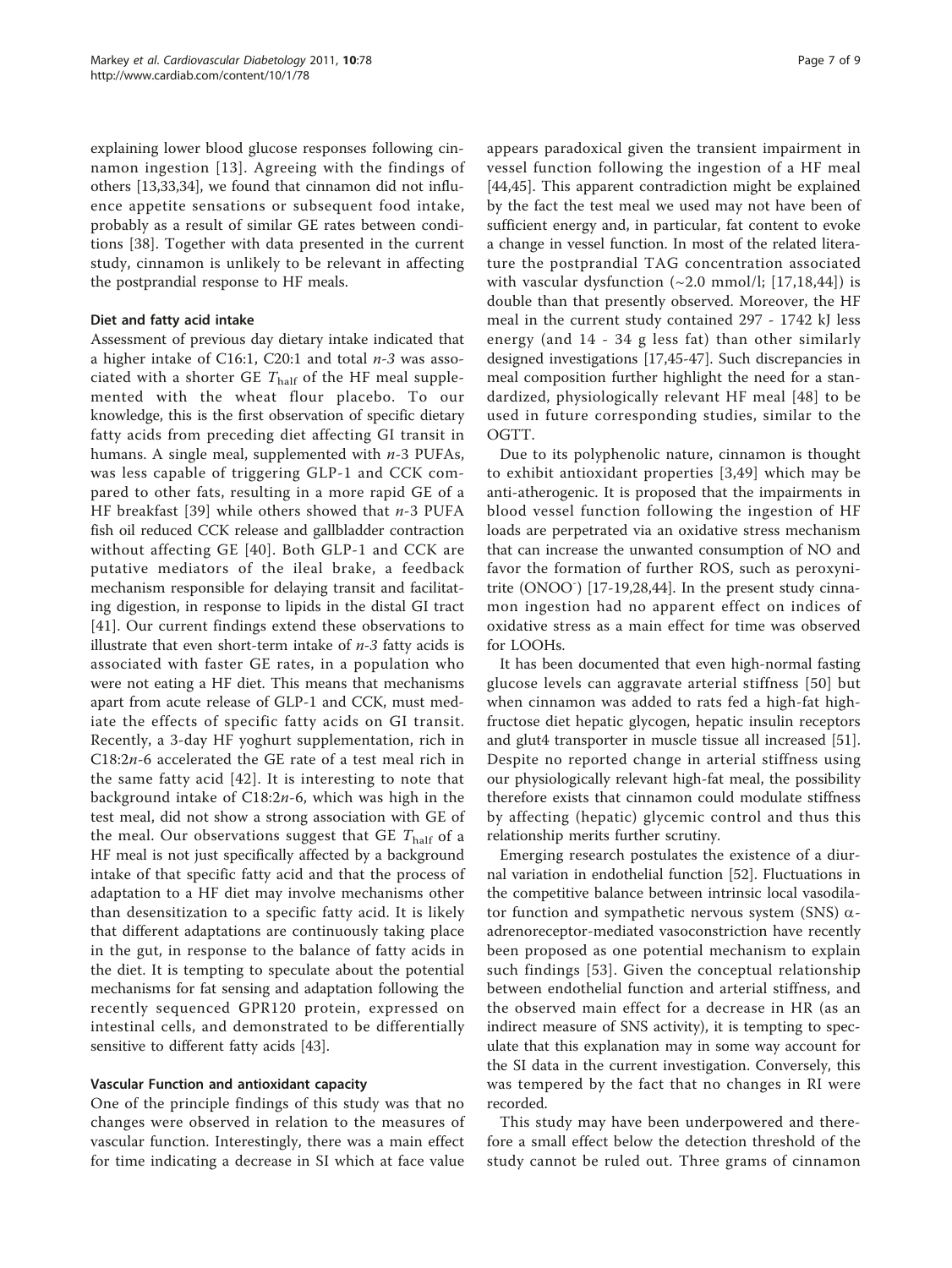<span id="page-8-0"></span>was used as because it was shown to have a similar chronic effect on fasting serum glucose and lipid profiles as 6 g [8]. However, recent evidence suggests a dosedependent relationship for cinnamon consumed and the delay in GE [13,[35\]](#page-9-0).

#### Conclusions

We found no evidence for delayed GE rate or reduced indices of oxidative stress in response to a HF meal supplemented with 3 g cinnamon compared to placebo. Cinnamon did not change postprandial glycemic and lipemic responses, arterial stiffness or appetite. Given the association between 1-day fatty acid intake and GE  $T_{\text{half}}$ , we suggest that controlling for background fatty acid composition requires consideration in future gastrointestinal studies.

#### List of abbreviations

GE: gastric emptying; T2D: type 2 diabetes; CVD: cardiovascular disease; HF: high-fat; OGTT: oral glucose tolerance test; NO: nitric oxide; ROS: reactive oxygen species; GI: gastrointestinal; GLP-1: glucagon-like peptide-1; CCK: cholecystokinin; BP: blood pressure; VAS: visual analogue scale; Thalf: gastric half emptying time;  $T_{\text{lag}}$ : lag phase;  $T_{\text{lat}}$ : latency time;  $T_{\text{asc}}$ : ascension time; DVP: digital volume pulse; SI: stiffness index; RI: reflection index; LOOH: lipid hydroperoxides; SNS: sympathetic nervous system

#### Acknowledgements

We thank K Horner, J Joyce and W McCormack for their assistance on experimental test days. This research was supported by the Irish Research Council for Science, Engineering and Technology.

#### Author details

<sup>1</sup>Department of Physical Education & Sport Sciences, University of Limerick, Limerick, Ireland. <sup>2</sup>Sport and Exercise Science Research Institute, University of Ulster, Belfast, Northern Ireland BT37 0QB, UK. <sup>3</sup>Ulster Hospital, Dundonald, Belfast, Northern Ireland BT16 1RH, UK. <sup>4</sup>Department of Physiology, National University of Ireland, Galway, Galway, Ireland.

#### Authors' contributions

The author's responsibilities were as follows - OM and AS contributed to all aspects of this study. CM, PM, GWD, TT and ED contributed to acquisition of data, or analysis and interpretation of data. All authors read, revised and approved the final manuscript.

#### Competing interests

The authors declare that they have no competing interests.

Received: 23 August 2011 Accepted: 7 September 2011 Published: 7 September 2011

#### References

- Williams CM: [Postprandial lipid metabolism: effects of dietary fatty acids.](http://www.ncbi.nlm.nih.gov/pubmed/9264118?dopt=Abstract) Proc Nutr Soc 1997, 56:679-92.
- Khan A, Bryden NA, Polansky MM, Anderson RA: [Insulin potentiating factor](http://www.ncbi.nlm.nih.gov/pubmed/1702671?dopt=Abstract) [and chromium content of selected foods and spices.](http://www.ncbi.nlm.nih.gov/pubmed/1702671?dopt=Abstract) Biol Trace Elem Res 1990, 24:183-8.
- Kirkham S, Akilen R, Sharma S, Tsiami A: [The potential of cinnamon to](http://www.ncbi.nlm.nih.gov/pubmed/19930003?dopt=Abstract) [reduce blood glucose levels in patients with type 2 diabetes and insulin](http://www.ncbi.nlm.nih.gov/pubmed/19930003?dopt=Abstract) [resistance.](http://www.ncbi.nlm.nih.gov/pubmed/19930003?dopt=Abstract) Diabetes Obes Metab 2009, 11:1100-13.
- 4. Qin B, Nagasaki M, Ren M, Bajotto G, Oshida Y, Sato Y: [Cinnamon extract](http://www.ncbi.nlm.nih.gov/pubmed/15002064?dopt=Abstract) [prevents the insulin resistance induced by a high-fructose diet.](http://www.ncbi.nlm.nih.gov/pubmed/15002064?dopt=Abstract) Horm Metab Res 2004, 36:119-25.
- 5. Imparl-Radosevich J, Deas S, Polansky MM, Baedke DA, Ingebritsen TS, Anderson RA, Graves DJ: [Regulation of PTP-1 and insulin receptor kinase](http://www.ncbi.nlm.nih.gov/pubmed/9762007?dopt=Abstract)

[by fractions from cinnamon: implications for cinnamon regulation of](http://www.ncbi.nlm.nih.gov/pubmed/9762007?dopt=Abstract) [insulin signalling.](http://www.ncbi.nlm.nih.gov/pubmed/9762007?dopt=Abstract) Horm Res 1998, 50:177-82.

- 6. Jarvill-Taylor KJ, Anderson RA, Graves DJ: [A hydroxychalcone derived from](http://www.ncbi.nlm.nih.gov/pubmed/11506060?dopt=Abstract) [cinnamon functions as a mimetic for insulin in 3T3-L1 adipocytes.](http://www.ncbi.nlm.nih.gov/pubmed/11506060?dopt=Abstract) J Am Coll Nutr 2001, 20:327-36.
- 7. Anderson RA, Broadhurst CL, Polansky MM, Schmidt WF, Khan A, Flanagan VP, Schoene NW, Graves DJ: [Isolation and characterization of](http://www.ncbi.nlm.nih.gov/pubmed/14709014?dopt=Abstract) [polyphenol type-A polymers from cinnamon with insulin-like biological](http://www.ncbi.nlm.nih.gov/pubmed/14709014?dopt=Abstract) [activity.](http://www.ncbi.nlm.nih.gov/pubmed/14709014?dopt=Abstract) J Agric Food Chem 2004, 52:65-70.
- 8. Khan A, Safdar M, Khan MMA, Khattak KN, Anderson RA: [Cinnamon](http://www.ncbi.nlm.nih.gov/pubmed/14633804?dopt=Abstract) [improves glucose and lipids of people with type 2 diabetes.](http://www.ncbi.nlm.nih.gov/pubmed/14633804?dopt=Abstract) Diabetes Care 2003, 26:3215-8.
- 9. Solomon TP, Blannin AK: [Effects of short-term cinnamon ingestion on in](http://www.ncbi.nlm.nih.gov/pubmed/17924872?dopt=Abstract) [vivo glucose tolerance.](http://www.ncbi.nlm.nih.gov/pubmed/17924872?dopt=Abstract) Diabetes Obes Metab 2007, 9:895-901.
- 10. Schenk S, Davidson CJ, Zderic TW, Byerley LO, Coyle EF: [Different glycemic](http://www.ncbi.nlm.nih.gov/pubmed/14522732?dopt=Abstract) [indexes of breakfast cereals are not due to glucose entry into blood but](http://www.ncbi.nlm.nih.gov/pubmed/14522732?dopt=Abstract) [to glucose removal by tissue.](http://www.ncbi.nlm.nih.gov/pubmed/14522732?dopt=Abstract) Am J Clin Nutr 2003, 78:742-8.
- 11. Horowitz M, Edelbroek MA, Wishart JM, Straathof JW: [Relationship between](http://www.ncbi.nlm.nih.gov/pubmed/8405758?dopt=Abstract) [oral glucose tolerance and gastric emptying in normal healthy subjects.](http://www.ncbi.nlm.nih.gov/pubmed/8405758?dopt=Abstract) Diabetologia 1993, 36:857-62.
- 12. Rayner CK, Samson M, Jones KL, Horowitz M: [Relationships of upper](http://www.ncbi.nlm.nih.gov/pubmed/11213895?dopt=Abstract) [gastrointestinal motor and sensory function with glycemic control.](http://www.ncbi.nlm.nih.gov/pubmed/11213895?dopt=Abstract) Diabetes Care 2001, 24:371-81.
- 13. Hlebowicz J, Darwiche G, Björgell O, Almér LO: [Effect of cinnamon on](http://www.ncbi.nlm.nih.gov/pubmed/17556692?dopt=Abstract) [postprandial blood glucose, gastric emptying, and satiety in healthy](http://www.ncbi.nlm.nih.gov/pubmed/17556692?dopt=Abstract) [subjects.](http://www.ncbi.nlm.nih.gov/pubmed/17556692?dopt=Abstract) Am J Clin Nutr 2007, 85:1552-6.
- 14. Quyyumi AA: Endothelial function in health and disease: new insights into the genesis of cardiovascular disease. Am J Med 1998, 105:S32-9.
- 15. Naka KK, Tweddel AC, Doshi SN, Goodfellow J, Henderson AH: [Flow](http://www.ncbi.nlm.nih.gov/pubmed/16267075?dopt=Abstract)[mediated changes in pulse wave velocity: a new clinical measure of](http://www.ncbi.nlm.nih.gov/pubmed/16267075?dopt=Abstract) [endothelial function.](http://www.ncbi.nlm.nih.gov/pubmed/16267075?dopt=Abstract) Eur Heart J 2006, 27:302-9.
- 16. Cersosimo E, DeFronzo RA: [Insulin resistance and endothelial dysfunction:](http://www.ncbi.nlm.nih.gov/pubmed/16506274?dopt=Abstract) [the road map to cardiovascular diseases.](http://www.ncbi.nlm.nih.gov/pubmed/16506274?dopt=Abstract) Diabetes Metab Res Rev 2006, 22:423-36.
- 17. Bae JH, Bassenge E, Kim KB, Kim YN, Kim KS, Lee HJ, Moon KC, Lee MS, Park KY, Schwemmer M: [Postprandial hypertriglyceridemia impairs](http://www.ncbi.nlm.nih.gov/pubmed/11254924?dopt=Abstract) [endothelial function by enhanced oxidant stress.](http://www.ncbi.nlm.nih.gov/pubmed/11254924?dopt=Abstract) Atherosclerosis 2001, 155:517-23.
- 18. Ceriello A, Taboga C, Tonutti L, Quagliaro L, Piconi L, Bais B, Da Ros R, Motz E: [Evidence for an independent and cumulative effect of](http://www.ncbi.nlm.nih.gov/pubmed/12208795?dopt=Abstract) [postprandial hypertriglyceridemia and hyperglycaemia on endothelial](http://www.ncbi.nlm.nih.gov/pubmed/12208795?dopt=Abstract) [dysfunction and oxidative stress generation: effects of short- and long](http://www.ncbi.nlm.nih.gov/pubmed/12208795?dopt=Abstract)[term simvastatin treatment.](http://www.ncbi.nlm.nih.gov/pubmed/12208795?dopt=Abstract) Circulation 2002, 106:1211-8.
- 19. van Oostrom AJ, Sijmonsma TP, Verseyden C, Jansen EH, de Koning EJ, Rabelink TJ, Castro Cabezas M: [Postprandial recruitment of neutrophils](http://www.ncbi.nlm.nih.gov/pubmed/12562833?dopt=Abstract) [may contribute to endothelial dysfunction.](http://www.ncbi.nlm.nih.gov/pubmed/12562833?dopt=Abstract) J Lipid Res 2003, 44:576-83.
- 20. Cecil JE, Francis J, Read NW: [Comparison of the effects of a high-fat and](http://www.ncbi.nlm.nih.gov/pubmed/10477062?dopt=Abstract) [high-carbohydrate soup delivered orally and intragastrically on gastric](http://www.ncbi.nlm.nih.gov/pubmed/10477062?dopt=Abstract) [emptying, appetite, and eating behaviour.](http://www.ncbi.nlm.nih.gov/pubmed/10477062?dopt=Abstract) Physiol Behav 1999, 67:299-306.
- 21. Feltrin KL, Little TJ, Meyer JH, Horowitz M, Smout AJ, Wishart J, Pilichiewicz AN, Rades T, Chapman IM, Feinle-Bisset C: [Effects of](http://www.ncbi.nlm.nih.gov/pubmed/15166004?dopt=Abstract) [intraduodenal fatty acids on appetite, antropyloroduodenal motility, and](http://www.ncbi.nlm.nih.gov/pubmed/15166004?dopt=Abstract) [plasma CCK and GLP-1 in humans vary with their chain length.](http://www.ncbi.nlm.nih.gov/pubmed/15166004?dopt=Abstract) Am J Physiol Regul Integr Comp Physiol 2004, 287:R524-33.
- 22. Stunkard AJ, Messick S: [The three-factor eating questionnaire to measure](http://www.ncbi.nlm.nih.gov/pubmed/3981480?dopt=Abstract) [dietary restraint, disinhibition and hunger.](http://www.ncbi.nlm.nih.gov/pubmed/3981480?dopt=Abstract) J Psychosom Res 1985, 29:71-83.
- 23. Ghoos YF, Maes BD, Geypens BJ, Mys G, Hiele MI, Rutgeerts PJ, Vantrappen G: [Measurement of gastric emptying rate of solids by means](http://www.ncbi.nlm.nih.gov/pubmed/8500721?dopt=Abstract) [of a carbon-labelled octanoic acid breath test.](http://www.ncbi.nlm.nih.gov/pubmed/8500721?dopt=Abstract) Gastroenterology 1993, 104:1640-7.
- 24. Clegg M, Shafat A: [Gastric emptying and oroceacal transit time of meals](http://www.ncbi.nlm.nih.gov/pubmed/20370945?dopt=Abstract) [containing lactulose or inulin in men.](http://www.ncbi.nlm.nih.gov/pubmed/20370945?dopt=Abstract) Br J Nutr 2010, 104:554-9.
- 25. Schommartz B, Ziegler D, Schadewaldt P: [Significance of diagnostic](http://www.ncbi.nlm.nih.gov/pubmed/9854848?dopt=Abstract) [parameters](http://www.ncbi.nlm.nih.gov/pubmed/9854848?dopt=Abstract) [in](http://www.ncbi.nlm.nih.gov/pubmed/9854848?dopt=Abstract)  $[13C]$  $[13C]$ octanoic acid gastric emptying breath tests. Isotopes Environ Health Stud 1998, 34:135-43.
- 26. Chowienczyk PJ, Kelly RP, MacCallum H, Millasseau SC, Andersson TL, Gosling RG, Ritter JM, Anggård EE: [Photoplethysmographic assessment of](http://www.ncbi.nlm.nih.gov/pubmed/10588217?dopt=Abstract) [pulse wave reflection: blunted response to endothelium-dependent](http://www.ncbi.nlm.nih.gov/pubmed/10588217?dopt=Abstract) [beta2-adrenergic vasodilation in type II diabetes mellitus.](http://www.ncbi.nlm.nih.gov/pubmed/10588217?dopt=Abstract) J Am Coll Cardiol 1999, 34:2007-14.